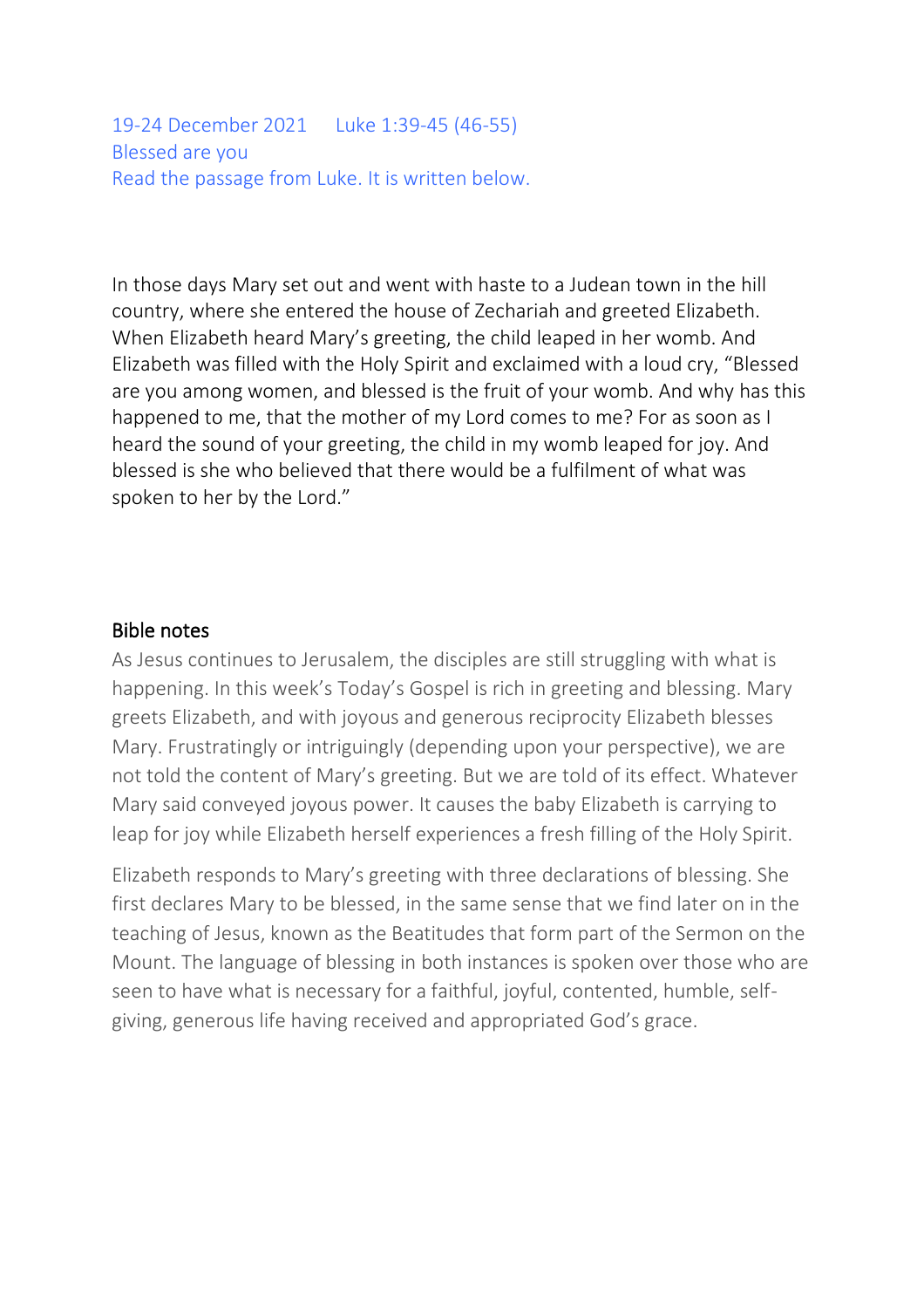Elizabeth goes on to declare the baby in Mary's womb to be blessed (v.42). It is apparent in the next verse that Mary's yet-to-be-born baby is uniquely blessed, with Elizabeth identifying him as 'my Lord' – but her practice of blessing a child yet-to-be-born opens up space for a general conversation about a practice of praying for and blessing those not yet born.

Elizabeth's third declaration of blessing is also intriguing. In verse 45, Luke presents Elizabeth saying blessed is she. The blessing moves from the second person ('Blessed are you' in verse 42) to the third person. In so doing, Luke is inviting his readers to respond, like Mary, by faith – believing what the Lord says and so entering into the Lord's blessing.

## Reflection

*Spend a few moments thinking about what stands out for you from the Bible reading. This idea may help.*

• The word 'bless' is used in many situations: 'Ah bless' we might say when a toddler covers themself in spaghetti sauce while exploring the world of spoons; 'Bless you' said sincerely to the nurse taking a blood sample may bring a calming smile; 'Bless you' may also be an instinctive response to a sneeze; 'The Lord bless you and keep you' said by a grieving family over the body of an elderly parent who has just died is a heartfelt prayer. From the playful to the profound, words of blessing convey deep meaning and carry particular power. Where, when and how should we bless others? And what do we mean when we use the word?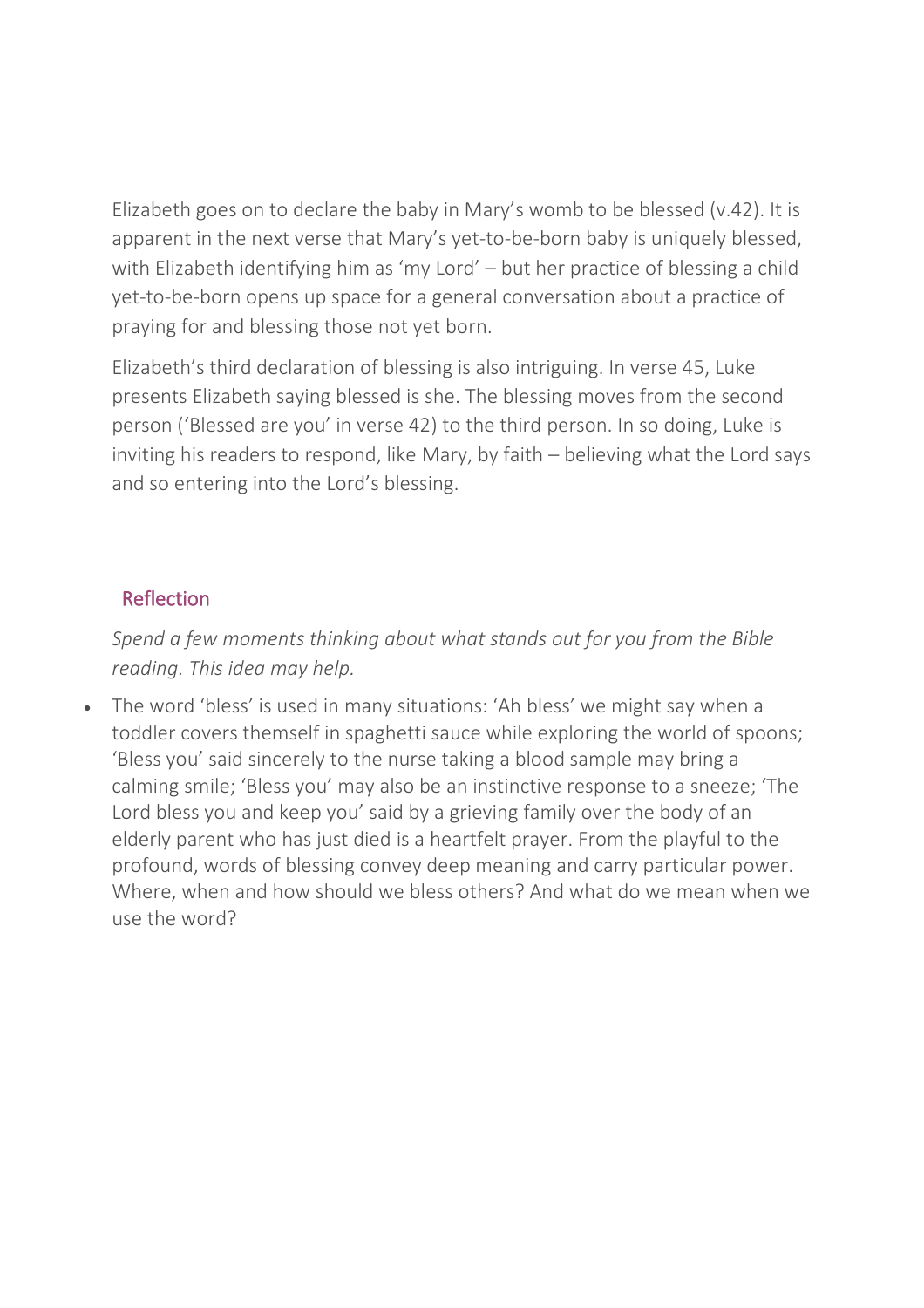## Questions for reflection

*You may wish to use these questions and the picture to help you think about or discuss issues of sharing.*

#### First impressions

You could also use the image and following questions to help introduce the theme.



#### **Questions**

- If we could see the signs of greeting we exchange, what would that look like?
- How is blessing or being blessed part of your daily life?
- What might you do to bring God's blessing to others?